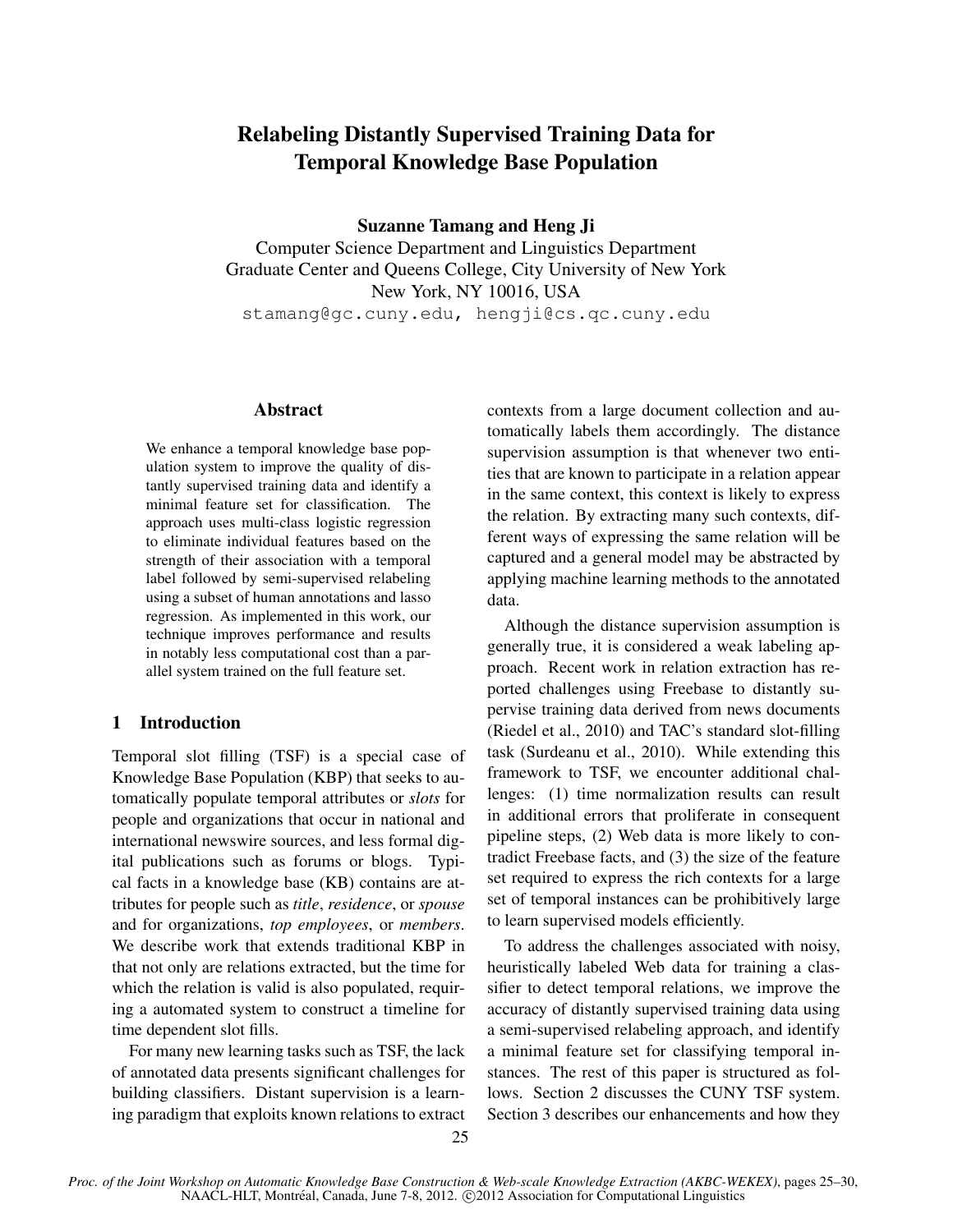were implemented in our experiments. Section 4 presents the experimental results and Section 6 concludes the paper and sketches our future work.

## 2 Task and System Overview

The temporal KBP slot filling task posed by NIST Text Analysis Conference (TAC) (Ji et al., 2010; Ji and Grisham, 2011) uses a collection of Wikipedia infoboxes as a rudimentary knowledge representation that is gradually populated as new information is extracted from a document collection. This source corpus consists of over one million documents that have been collected from a variety of national and international newswire sources and less formal digital publications. The CUNY TSF system shown in 2 ran several parallel submissions, two that varied only in how the classifier is trained. The methods used to develop the system are described in more detail in previous work (Li et al., 2012).

In order to obtain a large amount of data to train a classifier for labeling temporal instances, we extended a general distance supervision framework for relation extraction (Mintz et al., 2009) and modify the assumption to consider the value of a temporal expression that additionally cooccurs. That is, for a known query,  $q$ , attribute,  $a$ , and time range,  $[t_{begin}, t_{end}]$ , sentences in a corpus where  $q, a$ , and a temporal expression  $t$  co-occur can be automatically labeled with the classes *start, end, hold, range* or *irrelevant* for training purposes using a mapping based on the following heuristic rules and on the value of t:

$$
coocur_{q,a,t} = \begin{cases} t = t_{begin}, & start \\ t = t_{end}, & end \\ t_{begin} & hold \\ t = t_{begin} \land t_{end}, & range \\ (t < t_{begin}) \lor (t > t_{end}), & irr. \end{cases}
$$

As indicated in Figure 2, the system begins with a regular slot filling component to extract slot fills for the given query. Then, document retrieval is performed based on the query and attribute indicated in Freebase. The next step, sentence retrieval, considers the time expression indicated in Freebase, namely that the sentence should include the query, slot fills, as well as candidate time expressions. The remaining processing can be decomposed into two problems: (1) the classification of any temporal expression in the extracted query and slot fill contexts; and (2) temporal aggregation to form a temporal tuple for each query's slot fills. The motivation for this work was to improve classification performance by improving the quality of that data used to generate the classification model.



Figure 1: CUNY Temporal KBP System

#### 3 Methods

Table 3 compares the number of temporal relations identified by a human annotator using the TAC KBP corpus with what we were able to retrieve from the Web without human intervention. We can see that our automatic method has obtained much larger training data (more than 40,000 instances). The major advantage of using additional Web data to retrieve candidate temporal instances is the diversity of contexts that can be obtained. For example, expressions captured by this larger data set included common patterns as well less common phrases and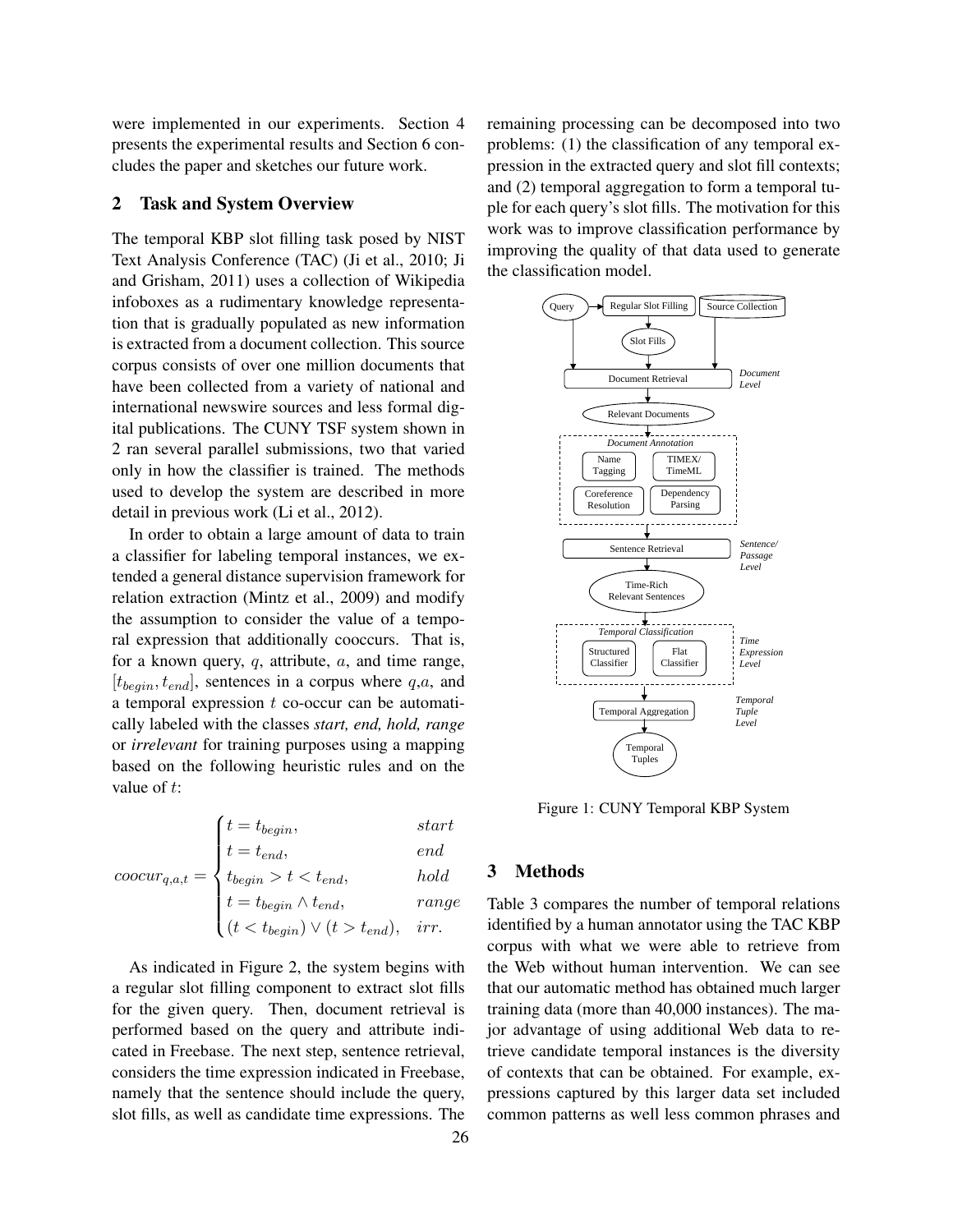| Category   | Type             | Total  | Start          | End | Holds | Range          | Others |
|------------|------------------|--------|----------------|-----|-------|----------------|--------|
| Spouse     | Manual           | 28     | 10             | 3   | 15    | $\Omega$       |        |
|            | <b>Automatic</b> | 10.196 | 2.463          | 716 | 1.705 | 182            | 5.130  |
| Title      | Manual           | 461    | 69             | 42  | 318   | $\overline{c}$ | 30     |
|            | <b>Automatic</b> | 14.983 | 2.229          | 501 | 7.989 | 275            | 3.989  |
| Employment | Manual           | 592    | 111            | 67  | 272   | 6              | 146    |
|            | <b>Automatic</b> | 17,315 | 3,888          | 965 | 5,833 | 403            | 6,226  |
| Residence  | Manual           | 91     | $\overline{c}$ | 9   | 79    | 0              |        |
|            | <b>Automatic</b> | 4.168  | 930            | 240 | 727   | 18             | 2.253  |

Table 1: Number of human and distantly supervised training instances by dataset

implied information. We used a variety of lexical and syntactic features after document annotation and sentence retrieval to generate a feature set for supervised learning.

#### 3.1 Relabeling

The temporal class labels, *start, end, hold, range* and *irrelevant*, are used to inform the final aggregation that is done for each entity in the KB. In order improve the accuracy and of the training instances and incorporate local context that distance supervision does not capture, we used *self-training*, a semisupervised learning method that has been used to label data for tasks such as parsing (Mcclosky et al., 2006). Using a small set of human annotations, or *seed* examples, we iteratively labels the partitioned unlabeled set, retaining only the confident labels for retraining the classifier in each round. However, the size of the training dataset resulted in a prohibitively large, sparse feature space. We perform two step in order to generate a more parsimonious classification model that can be used for self-training: (1) *feature elimination* to identify a minimal set of model features, followed by (2) *relabeling* using the reduced feature set and a lasso regression classifier.

Feature elimination: First, for each of the M features in the set  $F = \{f_1, ... f_M\}$  extracted from the training data we test the independence of each feature given each class label, inserting only those features that meet a threshold  $p$ -value into the minimal feature set  $F'$ . Although this approach tests each feature uniquely, many of the features already express conjunctive combinations of tokens.

Self-training: To relabel the instances using the reduced feature set  $F'$ , we annotated a small set of training data by hand and used lasso (least absolute shrinkage and selection operator) regression, which has the benefit of shrinking the coefficients of features towards zero so that only the subset of features with the strongest effects are incorporated into the classifier (Ng, 2004; Li et al., 2005). The shrinkage parameter  $(s > 0)$  is tuned using crossvalidation. For a collection of  $N$  training instances,  $D = \{(x_1, y_1), ..., (x_N, y_N)\}\,$  of d dimensions the lasso coefficients  $\hat{\beta}$  are calculated as follows:

$$
\hat{\beta}^{lasso} = \arg \min_{\beta} \left\{ \sum_{i=1}^{N} (y_i - \beta_0 - \sum_{j=1}^{d} \beta_j x_{ij})^2 \right\}
$$
  
subject to:  $\sum_{j=1}^{d} |\beta_j| \leq s$ 

Lasso regression limits the expression of extraneous information and as a result provides additional feature selection properties. The lasso minimizes the residual sum of squares with the constraint that the absolute value of the regression coefficients must be less than a constant, s, that functions as a tuning parameter and is used for shrinkage. When s is large enough, there is no effect on the solution, but when it shrinks it has the effect of reducing some model coefficients close or equal to zero. We used crossvalidation to determine the best values for s in our experiments.

In our experiments, we used .005%-.101% of training instances from distant supervision data as the initial labeling seeds for self-training. We used the agreement between classification results for two different values of s, the regularization parameter for the model. As the new data portion is labeled, those retained for retraining are instances for which there is an agreement reached by multiple classifiers.

#### 4 Results

Figure 2 presents the performance of our system on the full TSF task, before and after applying feature selection and re-labeling techniques. The F1 measure for the system that used relabeled training data and the reduced feature space for classification of training instances reported a top F1 measure, slightly improving the overall performance (F-measure from 22.56% to 22.77%). Experimental results on development results have also shown that the F-measure gain on each slot type correlates (.978) with the number of seed instances used in self-training based re-labeling. The most dramatic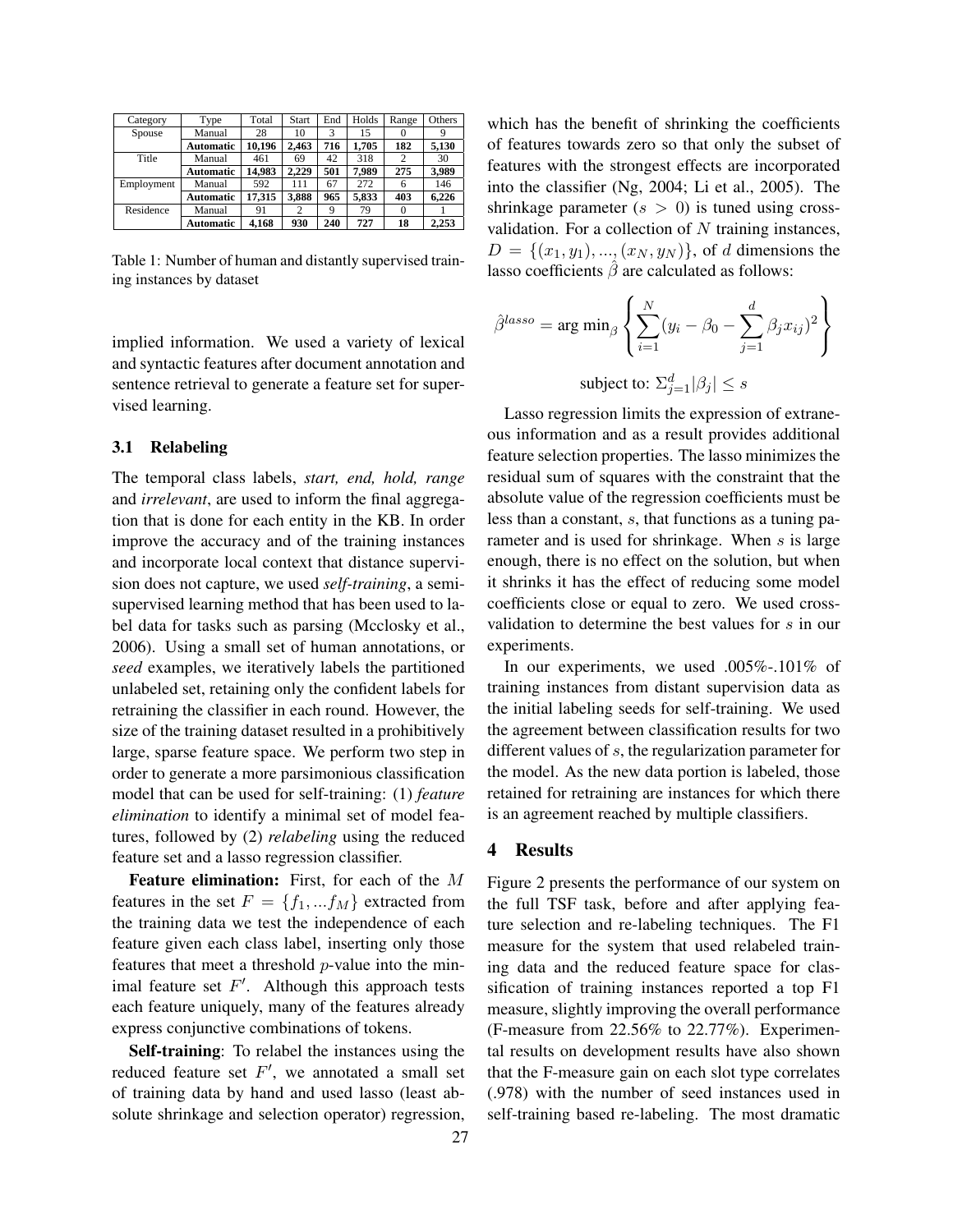improvements are obtained for the per:spouse slot (7.12% absolute F-Measure gain) which also came the closest to that of human performance.



Figure 2: Impact of feature selection and relabeling

To more closely examine the effects of relabeling on classification, we compared the accuracy of the labels before and after relabeling for the spouse slot type using development data. Since the set of all instances would entail considerable work for a human annotator, we selected 1000 instances at random, eliminating all instances where the labels agreed between the two systems and were left with 83% of all labeled training data. Then, for those instances remaining, a human annotator assigned a *start*, *end*, *hold*, *range* or *irrelevant* label that was used as a gold standard. Figure 3 shows the distribution of labels. Compared with human annotation or after relabeling, the system without relabeling shows a notably higher proportion of irrelevant labels and relatively few range labels. Table 2 further details performance pre-post relabeling, reporting the precision, recall.

#### 5 Discussion

The lack of training data for supervised learning is a bottleneck to improving automated KBP systems and distant supervision offers an attractive ap-

| Label        | Precision   | Recall      |
|--------------|-------------|-------------|
| <b>Start</b> | $.27 - .64$ | $.60 - .60$ |
| End          | $.10 - .55$ | $.29 - .50$ |
| Hold         | $.30 - .24$ | $.66 - .62$ |
| Range        | $0 - 64$    | $0 - 56$    |

Table 2: Pre-post relabeling preformance



Figure 3: Distribution of class labels

proach to expediting the labeling of training data at low cost. Not surprisingly, using heuristics to label temporal instances leads to the introduction of erroneous annotations. Some common causes of error are: coreference results match the wrong named entities in a document, temporal expressions are normalized incorrectly, temporal information with different granularities has to be compared (e.g., we know John married Mary in 1997, but not the exact day and month. Should the time expression September 3, 1997 be labeled *start*?), and information offered by the KB is incorrect or contradictory with information found on the Web documents.

To address these challenges, we develop a simple but effective techniques to relabel temporal instances. Noise is a major obstacle when extending distant supervision to more complex tasks than traditional IE, and our techniques focuses on refining the feature set so that more meaningful features are expressed, and spurious features are removed, or ignored. We perform two steps: using multi-class logistic regression as the basis for eliminating features followed by relabeling with a lasso regression which has additional feature selection properties.

Feature reduction: reasons to perform variable selection include addressing the curse-ofdimensionality, interpretability of the model, and reducing the cost of storing, and processing the predictive variables. We were motivated by the need to provide a more succinct classification model for self-training. Some slots generated over 100,000 features from the training data, and high dimension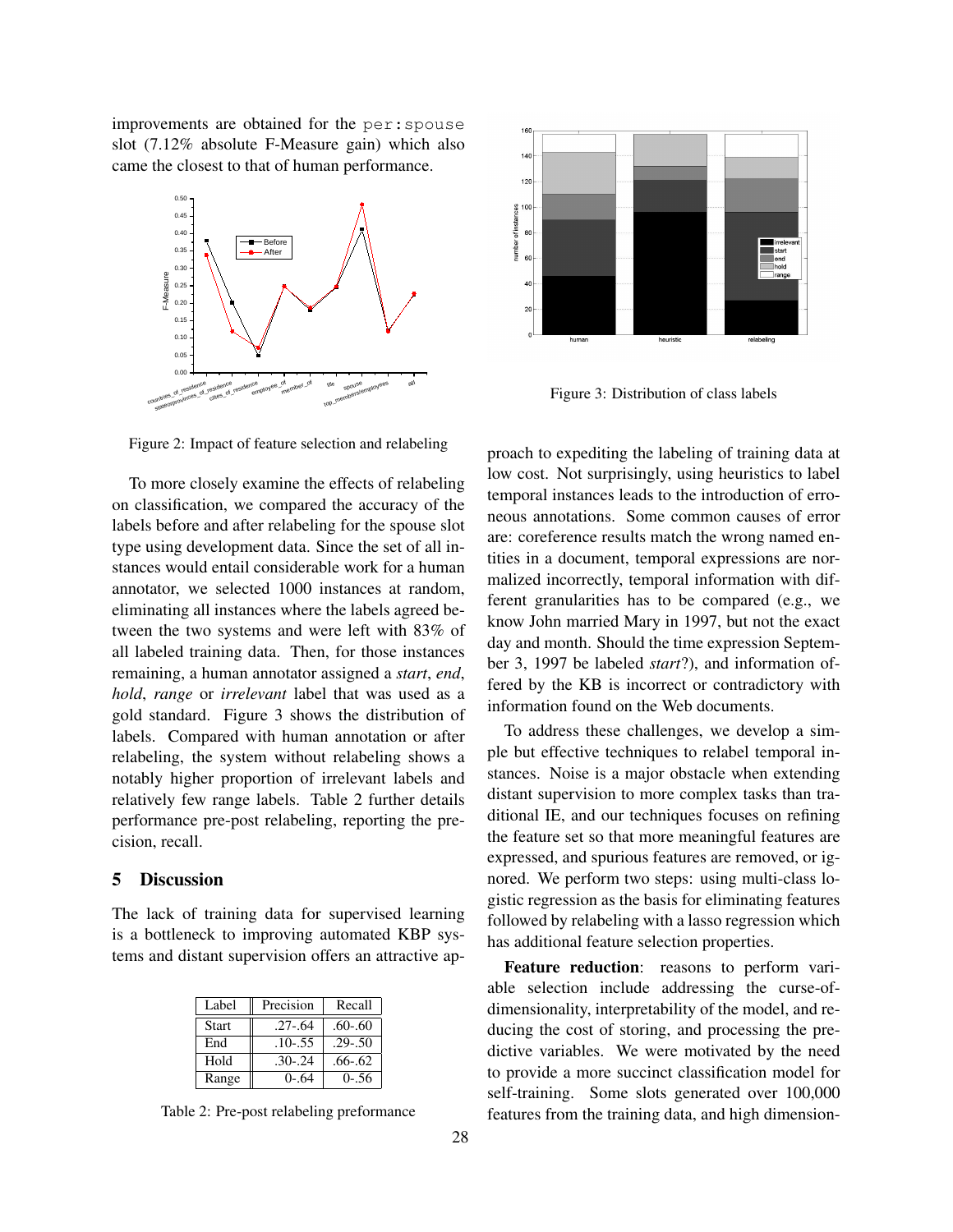ality and sparsity was associated with the feature space. Feature reduction with multi-class logistic regression was most dramatic in first development system, which was also the noisiest, averaging 96.2% feature elimination. The classifiers trained on our final system showed an average of 89% feature reduction for the temporal slots, resulting in a more parsimonious classification model.

Relabeling: the procedure described in this work resulted in slightly increased performance on the TSF task. Temporal labels are initially assigned using distant supervision assumptions, which in some cases result in inaccurate labels that could be better informed by local context. For example, the temporal instance below was returned by distant supervision given the query *Jon Voight*, the slot value for the spouse, *Marcheline Bertrand*, and the relevant date range, 1971-1978. Caps are used to show the normalization with the substituted text in brackets:

"According to former babysitter late mother TARGET ATTRIBUTE [Marcheline Bertrand] virtually abandoned her baby daughter after a painful TARGET DATE [1976] split from husband TAR-GET ENTITY [Jon Voight]."

Since the date 1976 is between the range indicated by Freebase it was labeled a target date, and distance supervision heuristics assigned a *hold* label, indicating that the relation was true for 1976, but that it was not the beginning or end. However, the context supports the labeling of this instance more accurately labeled as the *end* of the spouse relation.

Similarly, the following sentence has a date detected that was within the valid range and was also mislabeled, this time as *irrelevant*:

"TARGET ATTRIBUTE [Shirley] has one daughter, 54, with her TARGET EN-TITY [Parker], who she split from in TARGET DATE [1982]."

In this example, a different date was indicated for the *end* of the relation spouse in Freebase. Although supporting text can be used to infer the end of a relation, the simplicity of the distant supervision causes it to fail in this case. Relabeling provided the correct assignment in both of these examples, and it ability to correctly label the instances is likely due to a strong association of the feature 'split from' with the *end* label.

# 6 Conclusion

To address the challenges associated with noisy, heuristically labeled Web data for training a classifier to detect the temporal relations, we develop a method with several important characteristics. First, it achieves state-of-the-art performance for TSF, slightly improving on a parallel system that was trained on the full feature set without relabeling. Second, it dramatically reduces the size of the feature space used for labeling temporal instances. Lastly, it can be used to identify which model features are more significant for predicting temporal aspects of a query attribute relation.

Our future work will continue to develop techniques for addressing the challenges posed by extending distant supervision to new types of IE tasks, and the refinement of our techniques. Specifically, it is still unclear how the number of seed instances for semi-supervised relabeling impacts TSF performance and why slot level performance is variable when the number of seed examples is similar. Also, we used a random set of seed examples for selftraining and it is possible that learning from certain types of instances may prove more beneficial and that more iterations in the self-training process may continue to improve the accuracy of training labels and overall system performance.

# 7 Acknowledgements

This work was supported by the U.S. Army Research Laboratory under Cooperative Agreement No. W911NF- 09-2-0053 (NS-CTA), the U.S. NSF CAREER Award under Grant IIS-0953149, the U.S. NSF EAGER Award under Grant No. IIS-1144111, the U.S. DARPA Broad Operational Language Translations program and PSC-CUNY Research Program. The views and conclusions contained in this document are those of the authors and should not be interpreted as representing the official policies, either expressed or implied, of the U.S. Government. The U.S. Government is authorized to reproduce and distribute reprints for Government purposes notwithstanding any copyright notation here on.